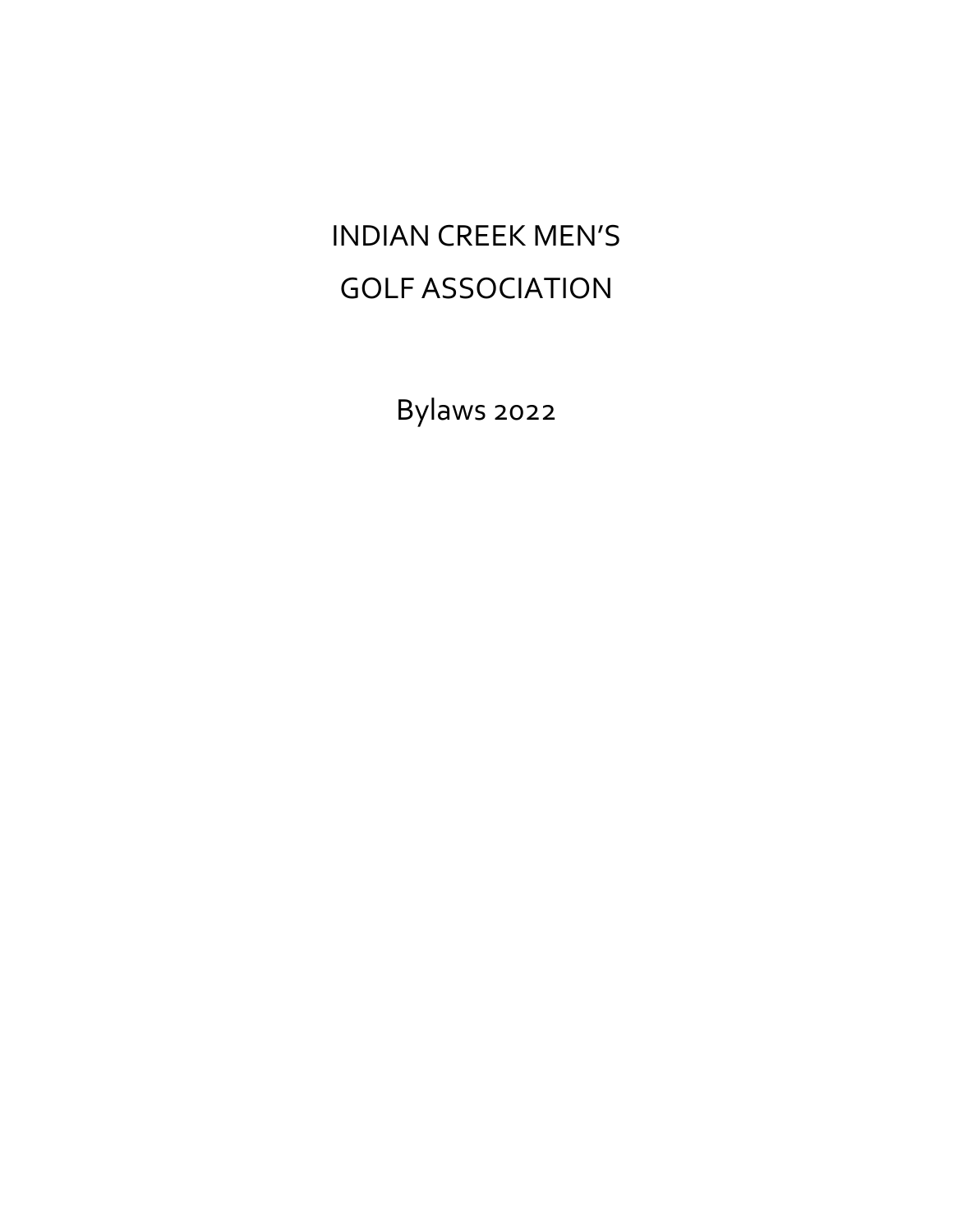## **Contents**

- Page 1 Preamble
- **Page 2** Duties of all ICMGA Committee Members
- **Page 4** Current Officers Contact Info
- **Page 5** Rules & Regulations to Govern ICMGA
- **Page 6** ICMGA Tuesday Play
- **Page 7** Games
- **Page 8** ICMGA Tournament Schedule
- **Page 9** Chairman's Tournament Checklist
- Page 10 Course Rules and Definitions
- **Page 11** Winter Rules or Preferred Lies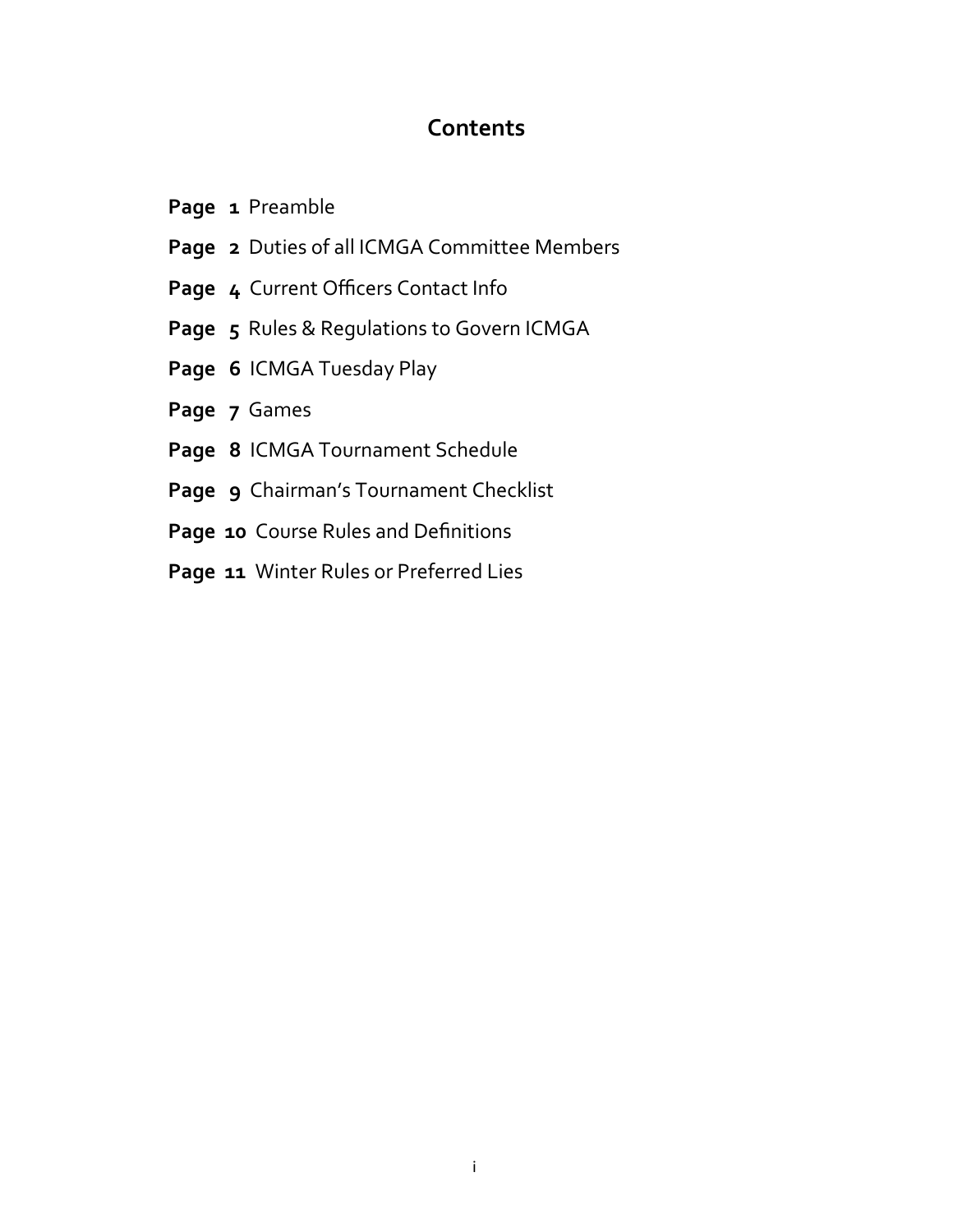# **Preamble**

## **Welcome**

The officers of the Indian Creek Men's Golf Association (ICMGA, aka "Men's Club") welcome all new and returning members. We will strive to promote an atmosphere of inclusiveness, fairness, and most of all, fun. Your volunteer officers will try their best to provide an experience that is organized, inline with United States Golf Association (USGA) rules and again, fun. We all play golf because we enjoy it. Let us all work to keep our get-togethers pleasant and positive.

Thanks for your support and involvement. Hope to see you on the course.

Your Committee Members, aka The Officers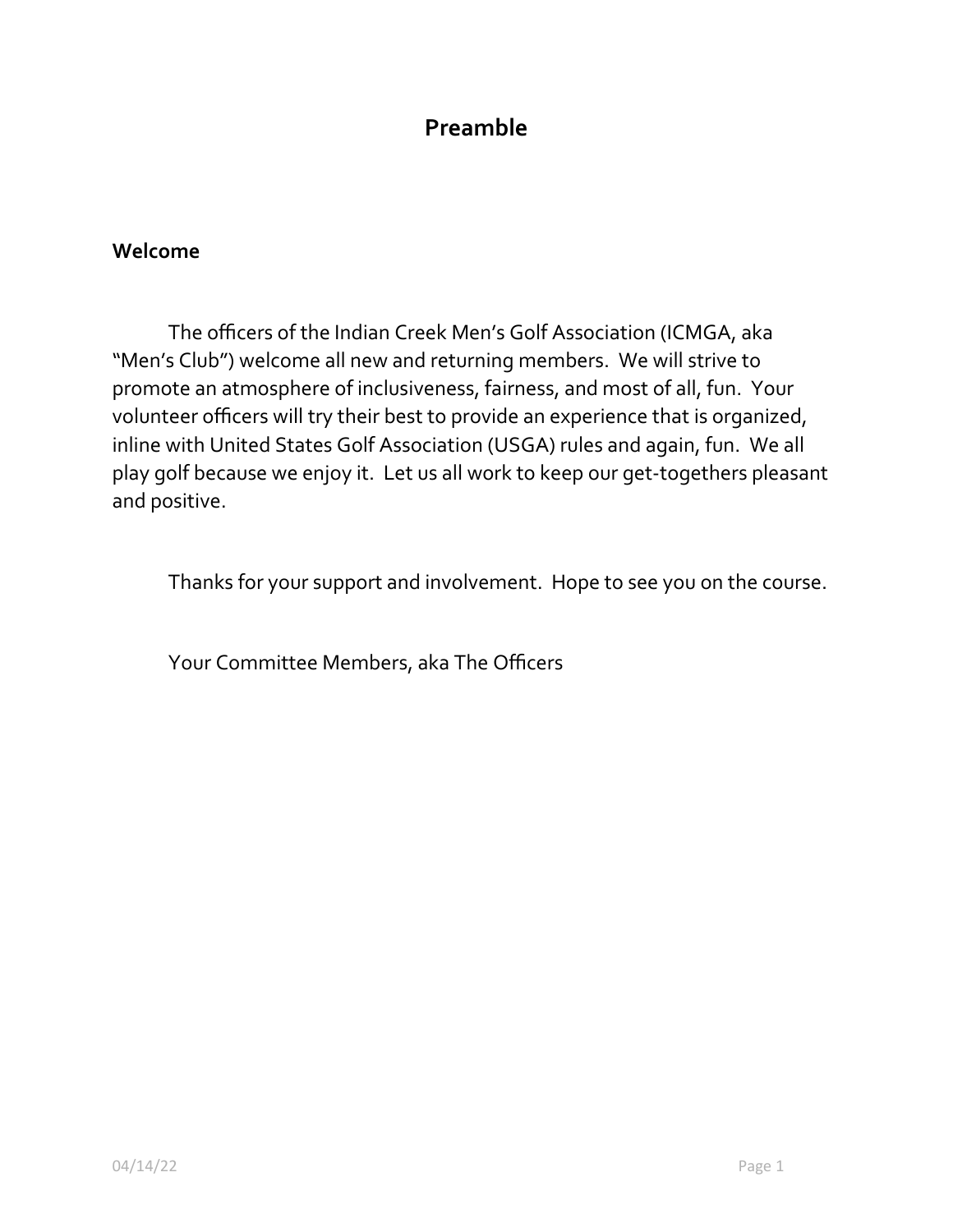# **Duties of all ICMGA Committee Members**

- All officers serve from January 1 through December 31, for a two-year term.
- Volunteer to organize and conduct various additional Men's Club activities as may arise during the year.
- Play in as many tournaments as possible and meet & greet new members.
- Recruit new members for Men's Club during year.
- Ensure that tournament functions are being taken care of.
- Determine dates of election for new officers; election of new officers will be completed near the end of the Fall Handicap tournament.
- See that a Nomination Committee for new officers is formed prior to election.
- Continually improve and work towards bettering participation and events of the ICMGA.
- Run weekly Men's Club events (i.e., Tuesday Play). Determine the game for the event to be played. Collect and verify payment from all participants. Announce and pay all the winners.

Note: It is important to understand that the elected committee is the also the **Rules Committee** for all ICMGA Tournaments. It is the committee's sole discretion to interpret and handle all rulings.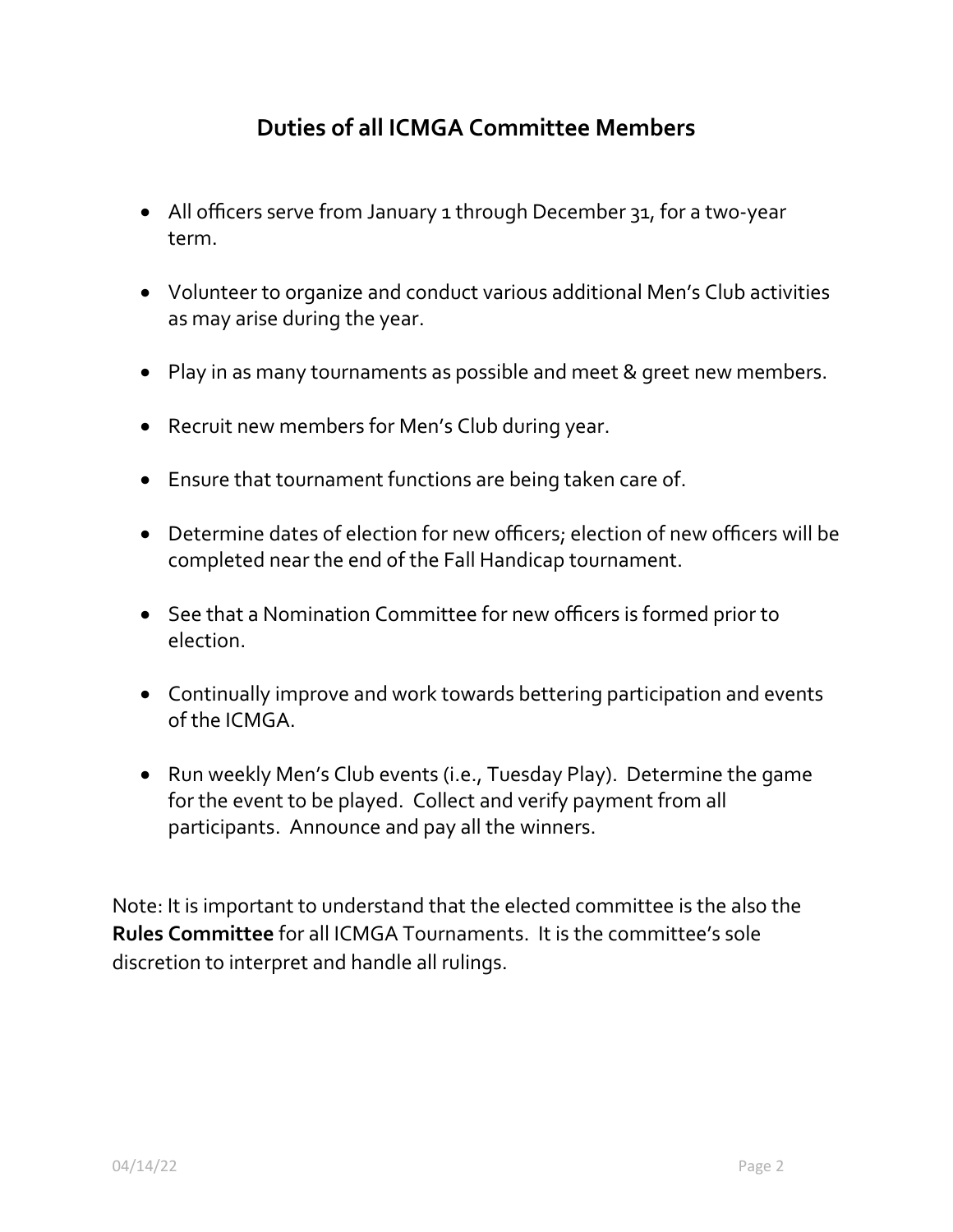#### **Elected Committee Member Responsibilities**

**President** - Sets time, place, and agenda for meetings. Establishes two committee members as tournament chairs for each event. Ensures the Bylaws and policies adopted by the Board are properly executed. Signs legal and financial documents and correspondences on behalf of the Men's Club. Annually assigns different duties and responsibilities to the Officers and nominates a Vice President.

**Vice President** - Preps course management about tournament activities well in advance (e.g., communicate with restaurant management two weeks ahead for food preparation). Acts as Tourney Chairman. Performs other duties that may be required by the Board. Assists other officers as needed. Assumes duties as President when needed.

**Treasurer** - Collects annual dues and other receipts and pays out the expenses of the Association, maintains and reconciles bank accounts, and reports on the financial status of the ICMGA monthly to the President. Handles money and memberships, keeping all files up to date. Obtains signing privileges at bank to handle all ICMGA accounts and tournament money. Determines payouts for each tournament. Maintains accountability for each hole-in-one pot payout.

**Handicap Chairman** - The role of the Handicap Chairman to ensure fair and equitable competition is critical. Chairman must be certified and serves at the discretion of the President.

**Secretary** - Publishes and maintains the Bylaws. Keeps notes of meetings. Compiles member list to include Names, email addresses, and contact phone numbers. Communicates to members via email. Manages Tuesday Play events or designates a proxy.

**OGA Director** - OGA Directors are the official representative from each respective club to serve as a liaison to the Golf Association and the Executive Committee. In addition to expressing club concerns to the OGA and voting on behalf of their club before the Board of Directors at annual and special meetings, Directors serve by relaying all information about OGA membership, events, championships, services and volunteer opportunities to their members and golf professionals and club executives at their courses.

**Indian Creek Course Representative -** Assists ICMGA officers by acting as a liason between the Golf Course Management and the club. Additionally helps to set up tournament dates as well as assist the ICMGA committee and its members with interpreting and implementing rule questions.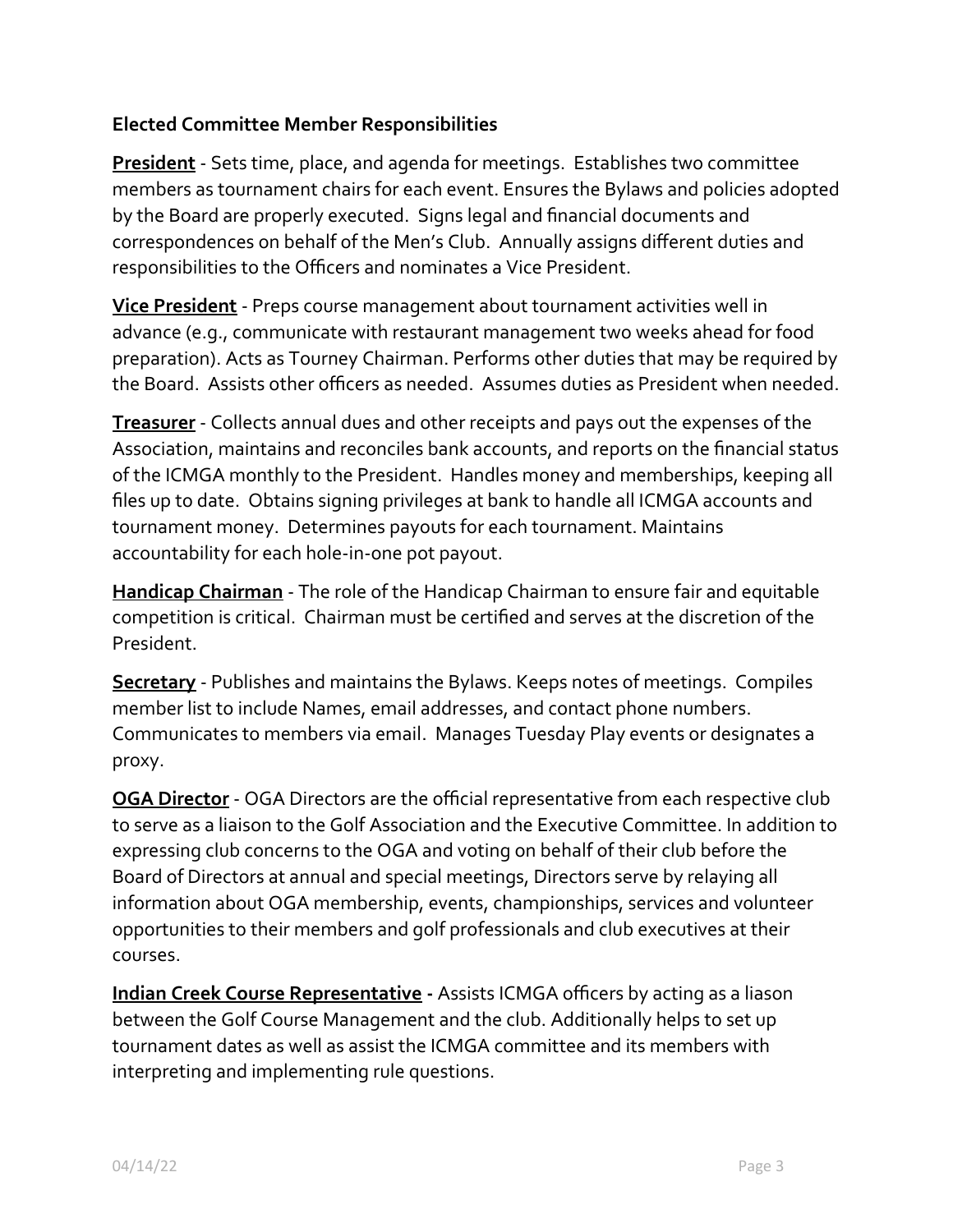## **Current Officers Contact Info**

| President                |           | Roger Babb 559-385-6679 roglaurie@sbcglobal.net    |
|--------------------------|-----------|----------------------------------------------------|
| <b>Vice President</b>    |           | Mark Daly 541.380.1007 tallskies@icloud.com        |
| Treasurer                | Rich Sabo | 720-480-7933 richardlsabo@gmail.com                |
| <b>Handicap Chairman</b> |           | Mark Daly 541.380.1007 tallskies@icloud.com        |
| Secretary                |           | Pat Connolly 541.844.8366 connollp@gorge.net       |
| OGA/Director             |           | Mark Daly 541.380.1007 tallskies@icloud.com        |
| Indian Creek Rep.        |           | Matt Kyriax 541.490.1728 mattk@indiancreekqolf.com |

## **Compensation**

 All currently elected officers of the ICMGA will have their yearly membership dues paid by the ICMGA.

#### **Tournament Play**

 Tournament Chair and co-Chair can play in tournaments. The Tournament Chair should be in the first group to be available for post- tourney duties.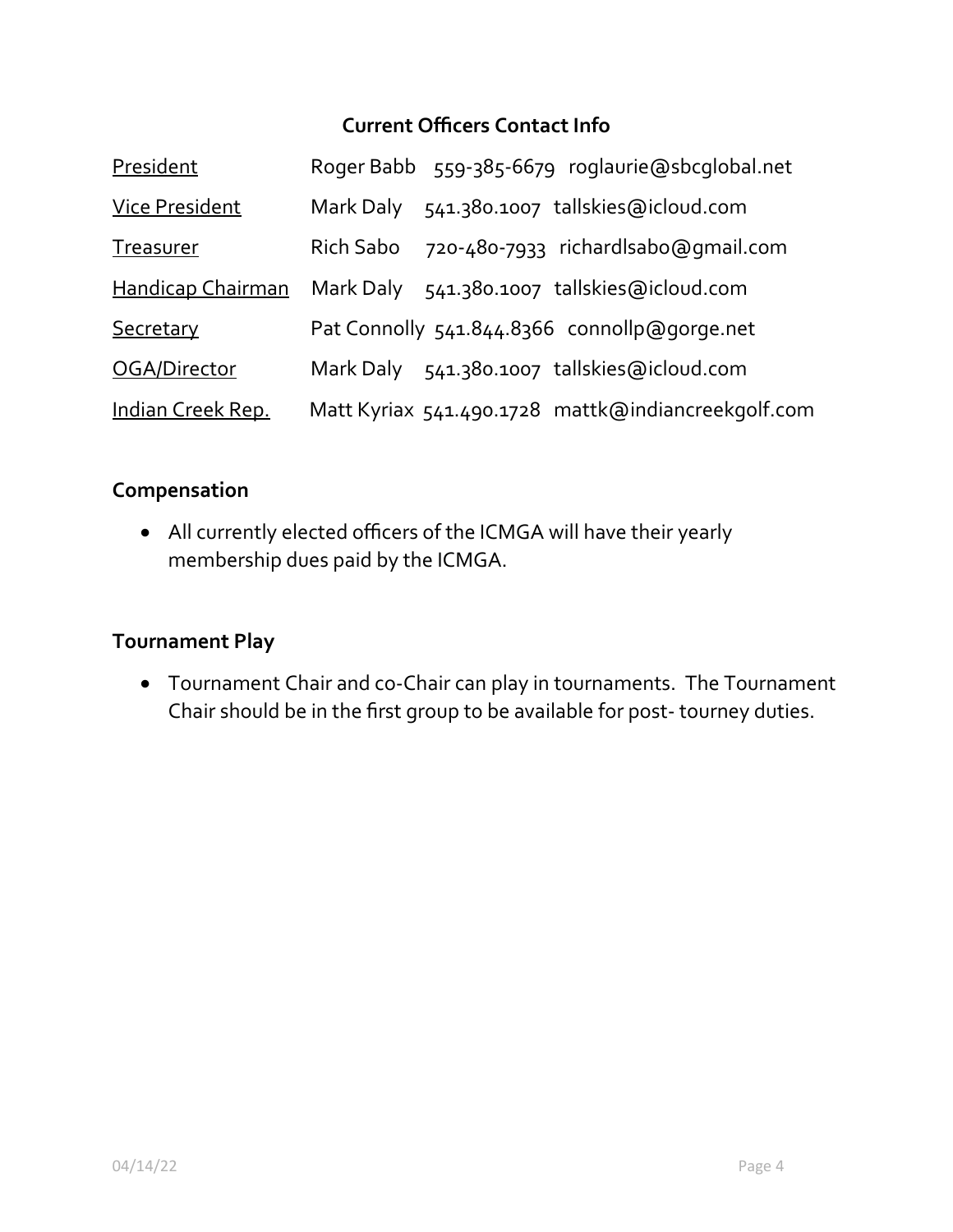## **Rules & Regulations to Govern ICMGA**

- 1. The ICMGA will honor all the rules of the USGA and the OGA.
- 2. Men's Club annual dues are payable March 1st of each year and are currently \$100 for regular members and \$25 for junior members (up to age 18). Dues are distributed thusly: \$35 to OGA for GHIN membership, \$55 to General Fund of the ICMGA, and \$10 to the Indian Creek Junior Golf Program.
- 3. Fee schedule for tournaments are currently \$25 for a one-day tournament, \$60 for a twoday tournament, and \$90 for the Club Championship.
- 4. ICMGA events are weekly Tuesday Play and weekend tournaments.
- 5. Hole-in-One Pot
	- a. Annual fee of \$25.
	- b. The Pot will be for play at Indian Creek Golf Course only and for ICMGA members only.
	- c. In order to qualify for payout, the hole-in-one must be witnessed by a fellow ICMGA member.
	- d. No immediate payout. All payout will be provided at end of year, preferably at the ICGC Members' Appreciation event.
	- e. Eligibility is only available during posting season.
	- f. The pot will be zeroed out each year.
	- h. In the event there are no hole-in-one winners in a season, the pot will be transferred to the ICMGA general fund.
- 6. Visiting members from other associations with a good standing handicap will be allowed to play events (non-majors) on a case-by-case basis
- 7. Junior members can play in all events outside of the Oregon School Activities Association (OSAA) season.
- 8. Tournament sign-up is via sign-up sheet on the ICMGA bulletin board. Sign-up deadline is Thursday evening before the event (Wednesday before Club Championship). Late entries can sometimes be accommodated, but must play in the last group.
- 9. Pace of play will be monitored and penalty strokes may be added.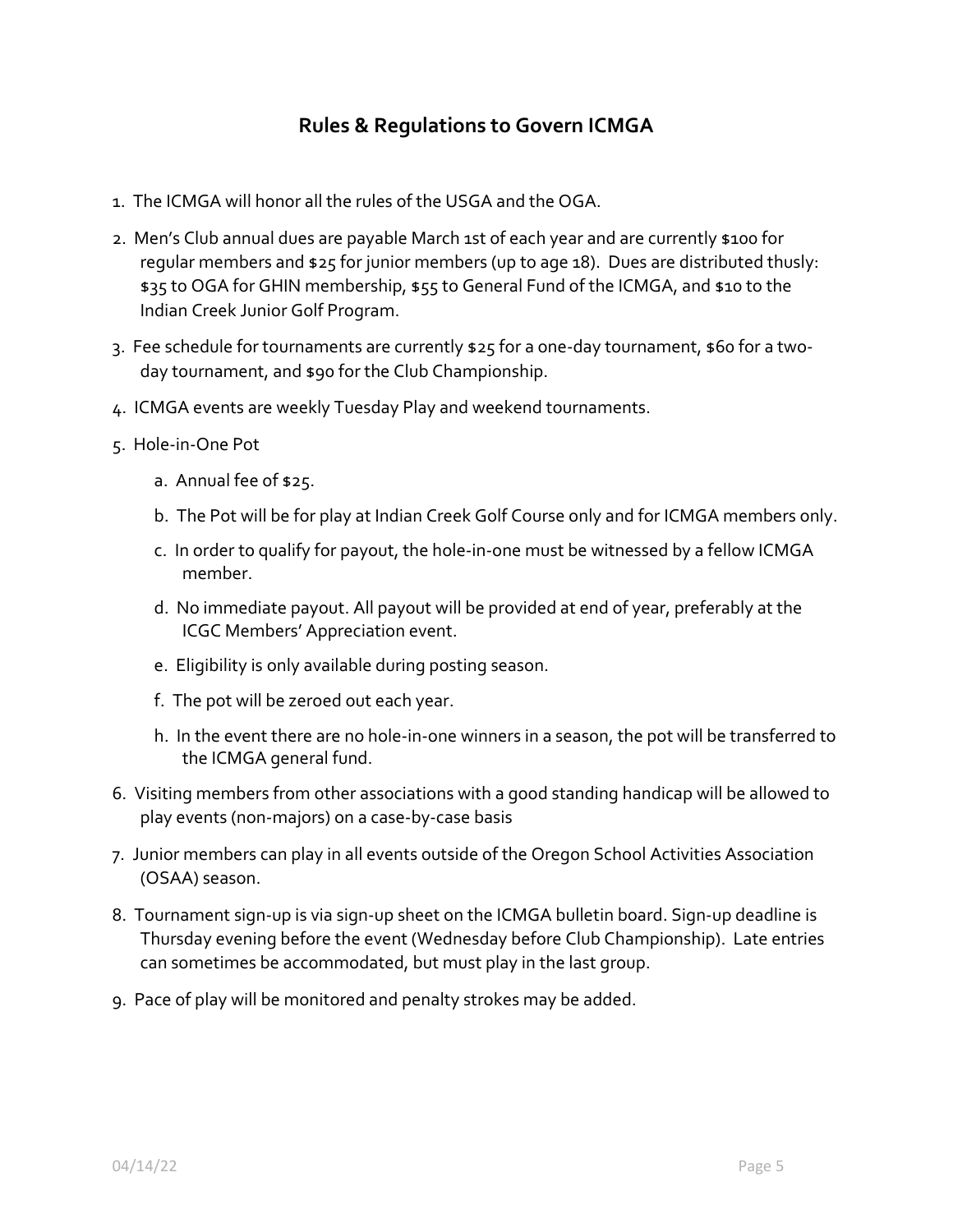#### **ICMGA Tuesday Play**

Tuesday Play will have a block of tee times available starting at 11:00 ("the Block"). Some or all groupings for Members playing during the Block will be determined by a draw. Draw will occur at 10:50 am. Members can generally expect to be able to make their own groups on any Tuesday except the second and fourth Tuesday of each month. Members making their own group must generally make a tee time within 1-hour on either end of the Block, but special circumstances will be considered. The fourth Tuesday is designated to be a two-man team event determined by draw only. Combo tees will generally be available to use every Tuesday, while Black, White, and Senior tees will be available from time to time. If there is a Deuce Pot, any hole with a gross score of 2 will qualify for payout. If there is a KP (closest-to-the-pin), it will generally be from whatever tees you are playing. Games to be played for Tuesday Play are generally pre-determined, but special circumstances leading to low turnout, such as weather conditions and Holidays, may dictate a need to substitute a game to maximize participation and payouts. The games designated to be played each Tuesday are described below.

#### **Game Schedule**

| 1st Tuesday Net (all tees), Gross (Black tees only)       |  |
|-----------------------------------------------------------|--|
| 2nd Tuesday Total Quota (all tees)                        |  |
| 3rd Tuesday Huckley Buck (all tees)                       |  |
| 4th Tuesday Net Two-Man Best Ball (Tees to be determined) |  |
| 5th Tuesday Wild Card, to be determined                   |  |

Entry into a Tuesday Play game is via envelopes at the Pro Shop. Write your name on the envelope for the game you want to be in and insert the entry fee for that game into the envelope. Pot entry is not required to play, but is required to win a prize.

Pot entry fees are: \$5 for Net, Gross; \$10 for Total Quota and Huckley Buck. Deuce Pot and/or KP Pot may be included or extra depending on the game. Certain special events (e.g., Match Play, Birthday celebrations) may have different costs.

PAYOUTS: 100% of Pot will be paid out. Roughly 30% of the field gets paid, and payout will occur after the last group is in the clubhouse.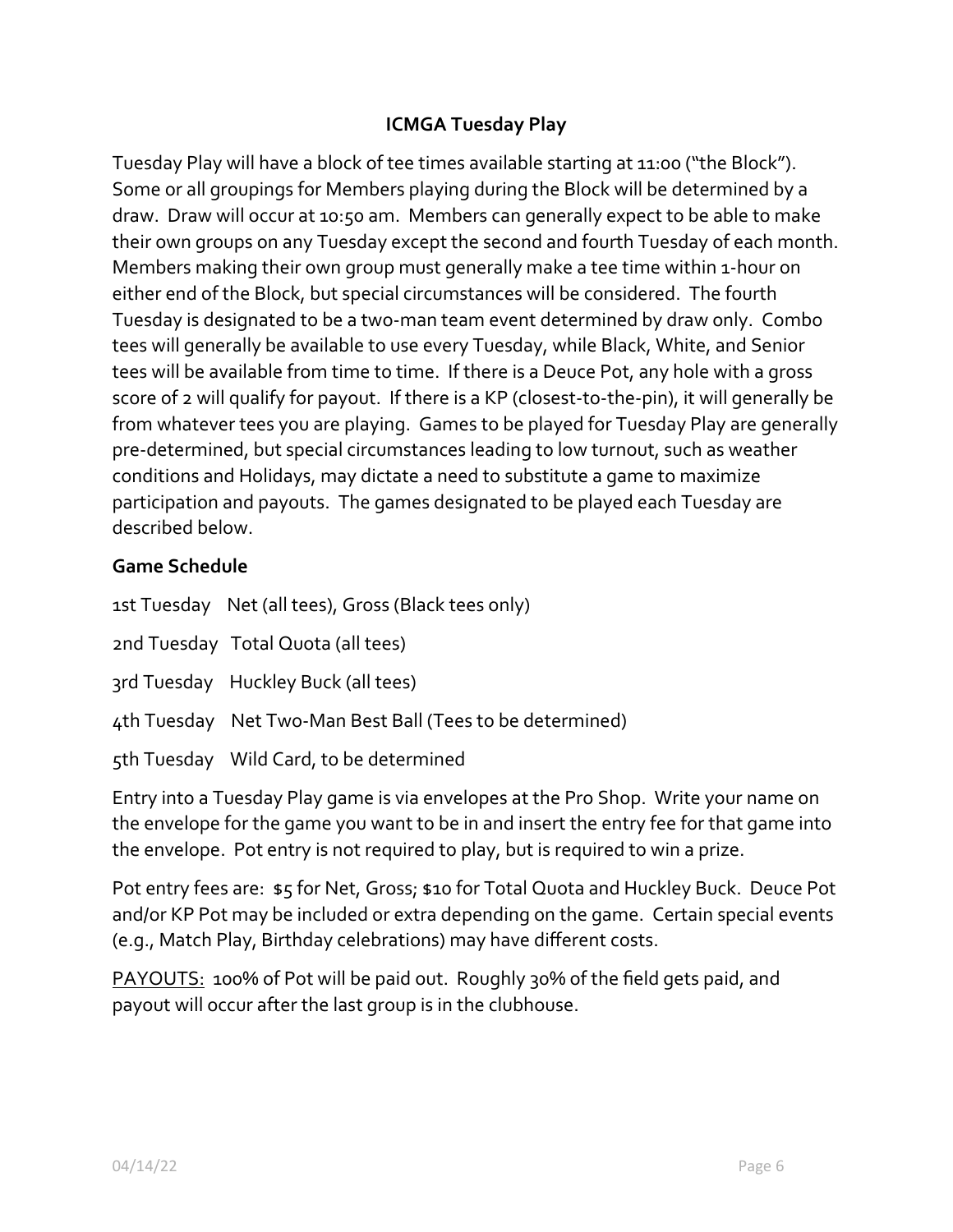## **Tuesday Games**

**Total Quota** - Start with handicap for your set of tees.

- Add points to your handicap using your gross score per hole:

bogey - 1 point

par - 2 points

birdie - 4 points

eagle - 8 points

- Highest total points wins.

**Huckley Buck** - Start with zero points.

- Add points using net score per hole.

net bogey - 1 point

net par - 2 points

net birdie - 3 points

net eagle - 5 points

net dbl. eagle - 8 points

- Highest total points wins.

#### **Net Two-Man Best Ball**

- Fourth Tuesday, tees to be declared.
- Two-man teams and order of play determined by draw at 10:50 am.
- Use your handicap strokes where they fall and record lowest net score for your team.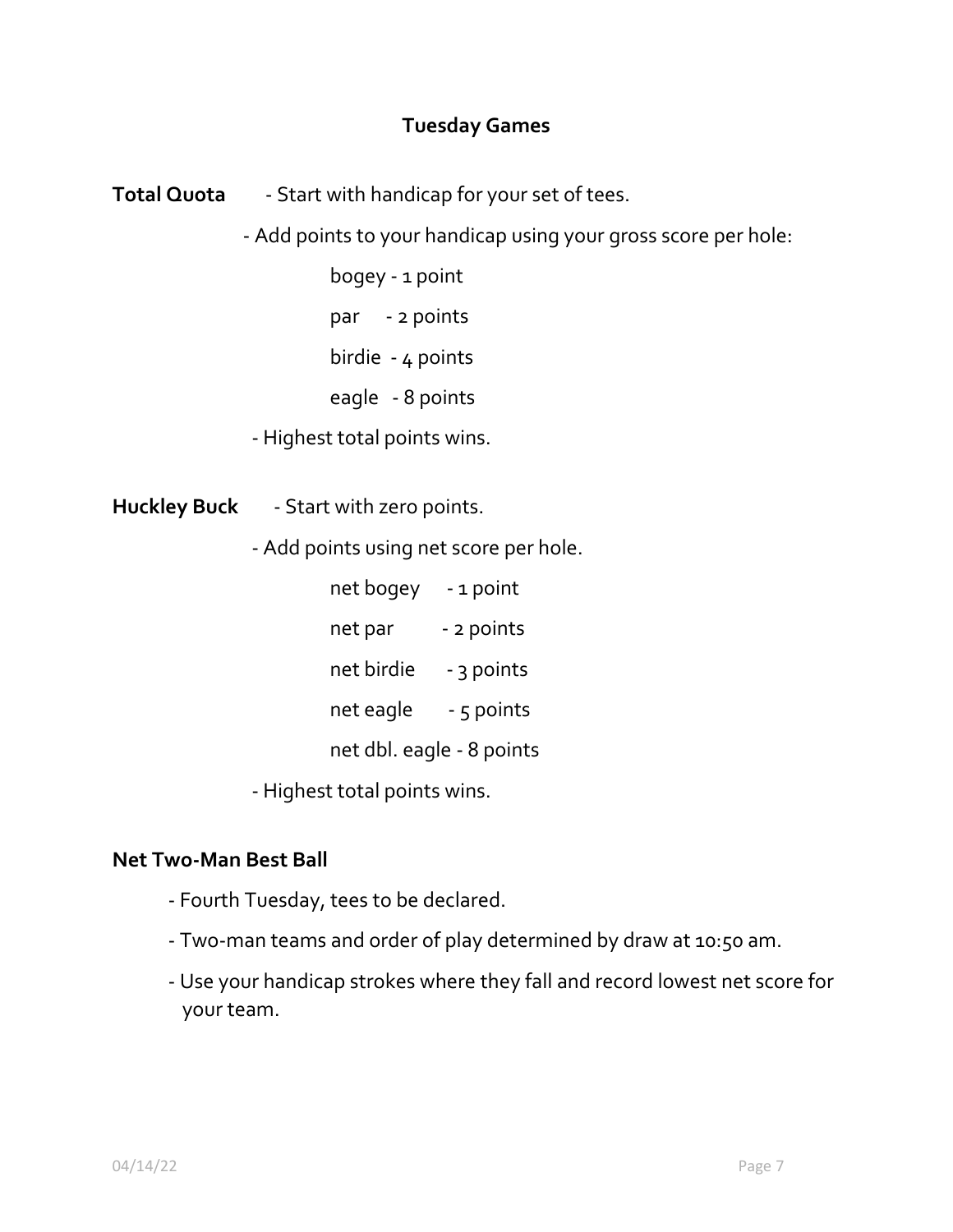# **INDIAN CREEK MEN'S GOLF ASSOCIATION TOURNAMENT SCHEDULE**

# **Year 2022**

Mar 19 (Sat) – Red, White, and Black Tees

Apr 6 (Wed) – Masters Par 3

Apr 9 (Sat) – The ICMGA Masters

Apr 30-May 1 (Sat-Sun) – ICMGA Spring Handicap

May 10/17/24/31 (Tuesdays) – Match Play May

Jun 4,5 (Sat-Sun) – Hey Good Buddy

Jul 8,9,10 (Fri-Sat-Sun) – ICMGA Club Championship

Jul 30 (Sat) – Three-Club Challenge

Aug 21 (Sun) – Three-Man Scramble

Sep 24 (Sat) – Three-Man Best Ball

Oct 15,16 (Sat-Sun) – ICMGA Fall Handicap

Nov 5 (Sat) -- Flag Tournament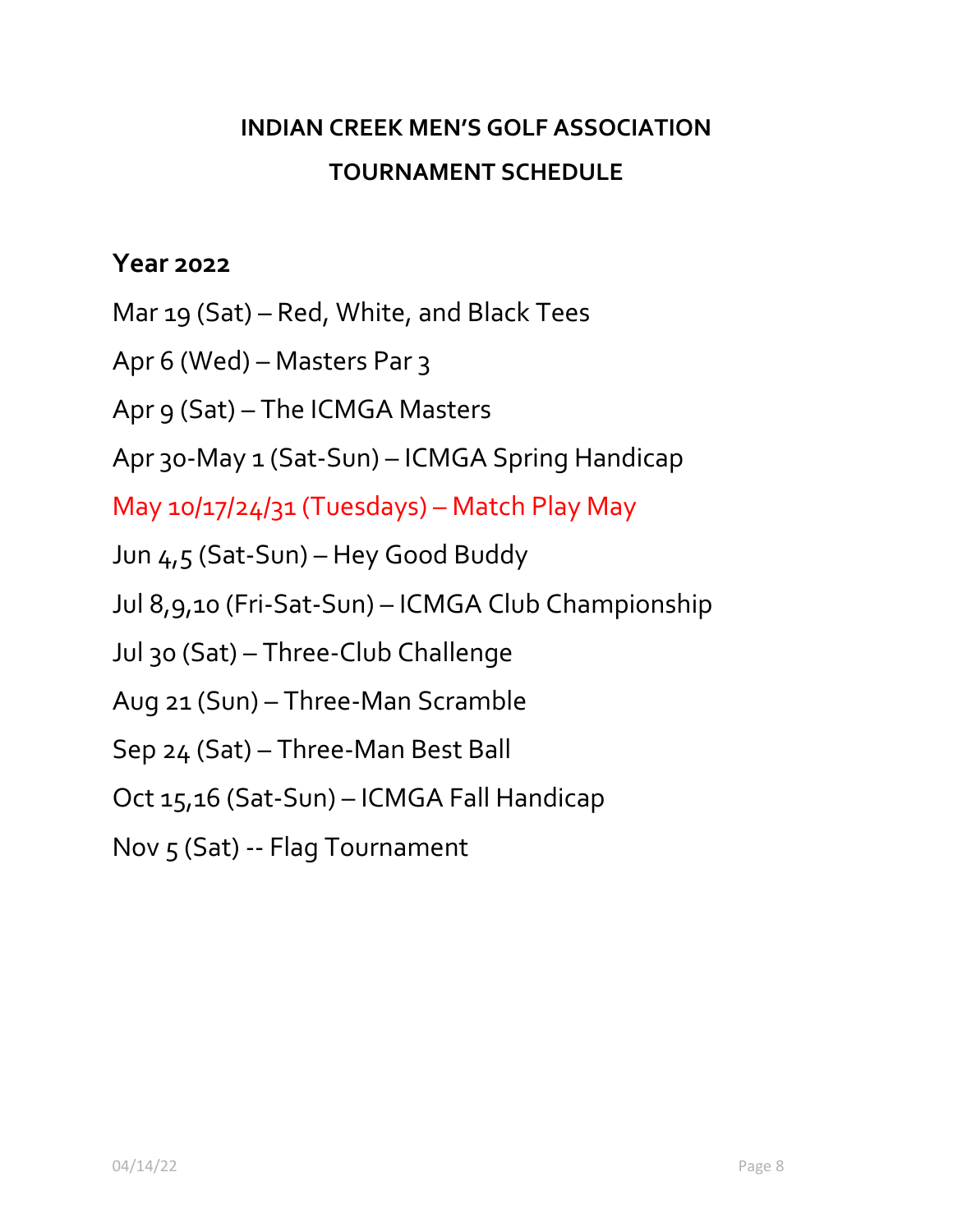## **Chairman's Tournament Checklist**

- 1. E-mail membership the tournament announcement. Post sign-up sheet at our bulletin board area at the golf shop.
- 2. Meals in conjunction with the tournament should be planned at least two weeks before the event is held.
- 3. Entries for Saturday or two-day tournaments will be compiled 6:00 pm on Thursday. Later entries may or may not be processed for that tournament.
- 4. The Tournament Chairman and his assistant will organize entries by individual handicap, lowest to highest. Foursomes will be made up with the lowest handicaps first and then progressing to the highest.
- 5. Scorecards will be made up and left at the front desk.
- 6. Ensure tournament software is set up at least 3-days in advance.
- 7. When players finish their rounds, gather all signed and attested scorecards.
- 8. Enter scores as soon as possible after they are received.
- 9. Tournament Chairman and assistant should patrol the tournament to make sure pace of play is kept and assist in any rulings.
- 10. Keep all receipts for expenses incurred in your tournament. If you need money, contact the Treasurer. The Treasurer will reimburse you for all out-of-pocket expenses the day of the tournament. If the Tournament Chairman wants to add additional money to the total dollar pot, then they must check with the Treasurer or other officer of the Men's Club.
- 11. Tournament results will be turned in to a Committee Member of the ICMGA directly after posting adjusted scores. Cards must be filled out properly.
- 12. A report will be submitted that will include: Number of entries, food cost, pay out of prizes, results of tournament, suggestions to improve, and any problems that may have arisen.
- 13. Please take care of all supplies used in the tournament.
- 14. Clean and store those items used after completion of the tournament.
- 15. The Tournament Chairman (or proxy) and his assistant will have free entry for the current tournament.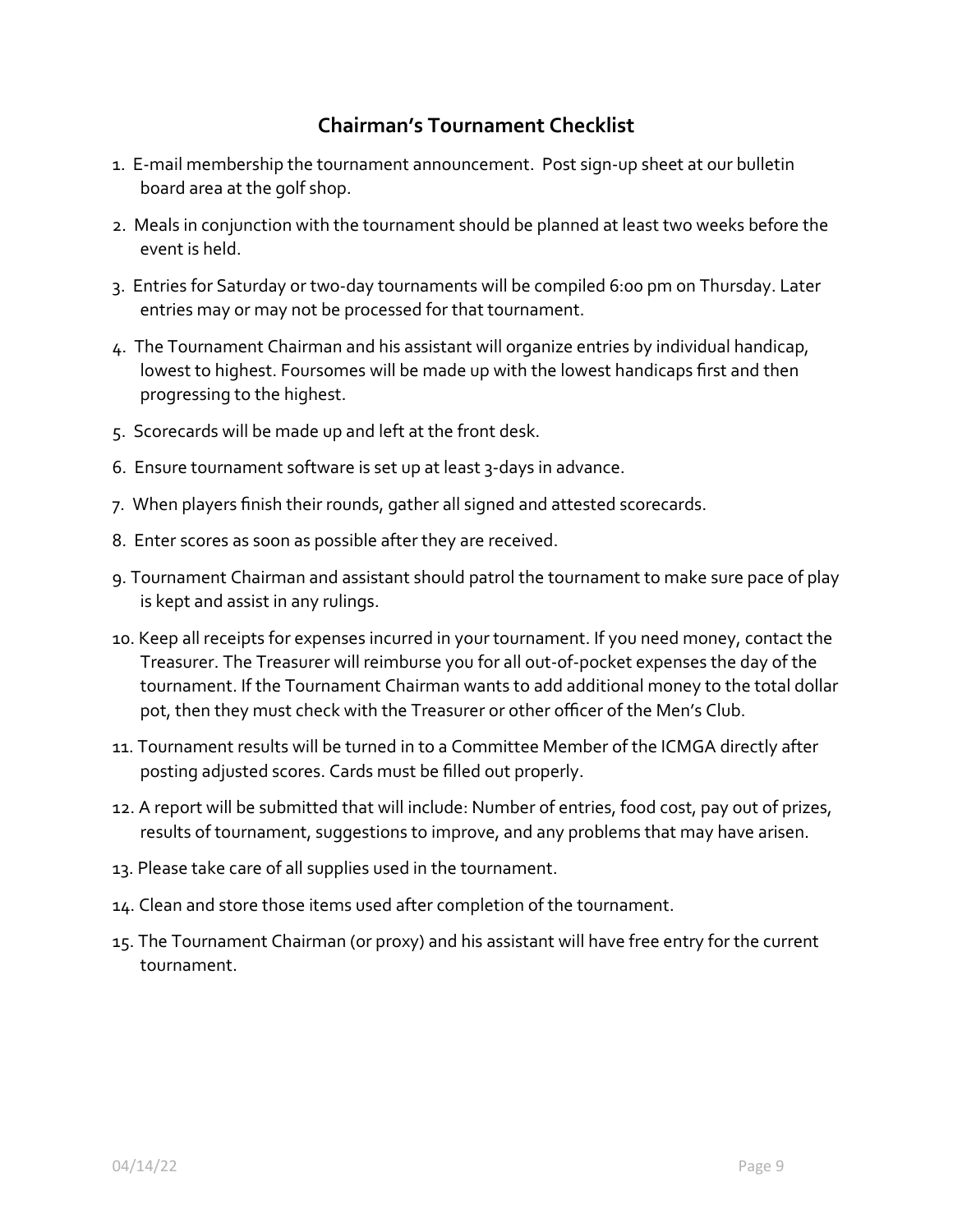## **Course Rules and Definitions**

## **Indian Creek Golf Course**

### **Out-of-Bounds Definition**

Out-of-Bounds (O.B.) is defined by white stakes or a white painted line. A ball is out-of-bounds when all of it lies out-of-bounds. Penalty for O.B. and lost ball remains stroke and distance. Optional 2-stroke penalty for O.B. or lost ball is not in effect at Indian Creek.

## **Immovable Obstructions**

Fences and control boxes that are in-bounds are immovable obstructions at Indian Creek Golf Course. Swing relief is permitted per USGA rule #16.

#### **Hole #8 Drop Area**

Marked drop area on #8 is for balls entering the penalty area at or beyond the drop area. If ball enters penalty area prior to marked drop area, you must use relief per USGA rule #17.

#### **Hole #13 Local Rule**

In order to speed up play, a provisional ball must be played if the result of a shot is unknown with regards to the penalty area to the right of the fairway (tee shot), or below the green (fairway shot). If ball is subsequently found in penalty area, you have the option to play it from where it lies, or take a drop per USGA rule #17. If ball not found, the provisional ball must be played.